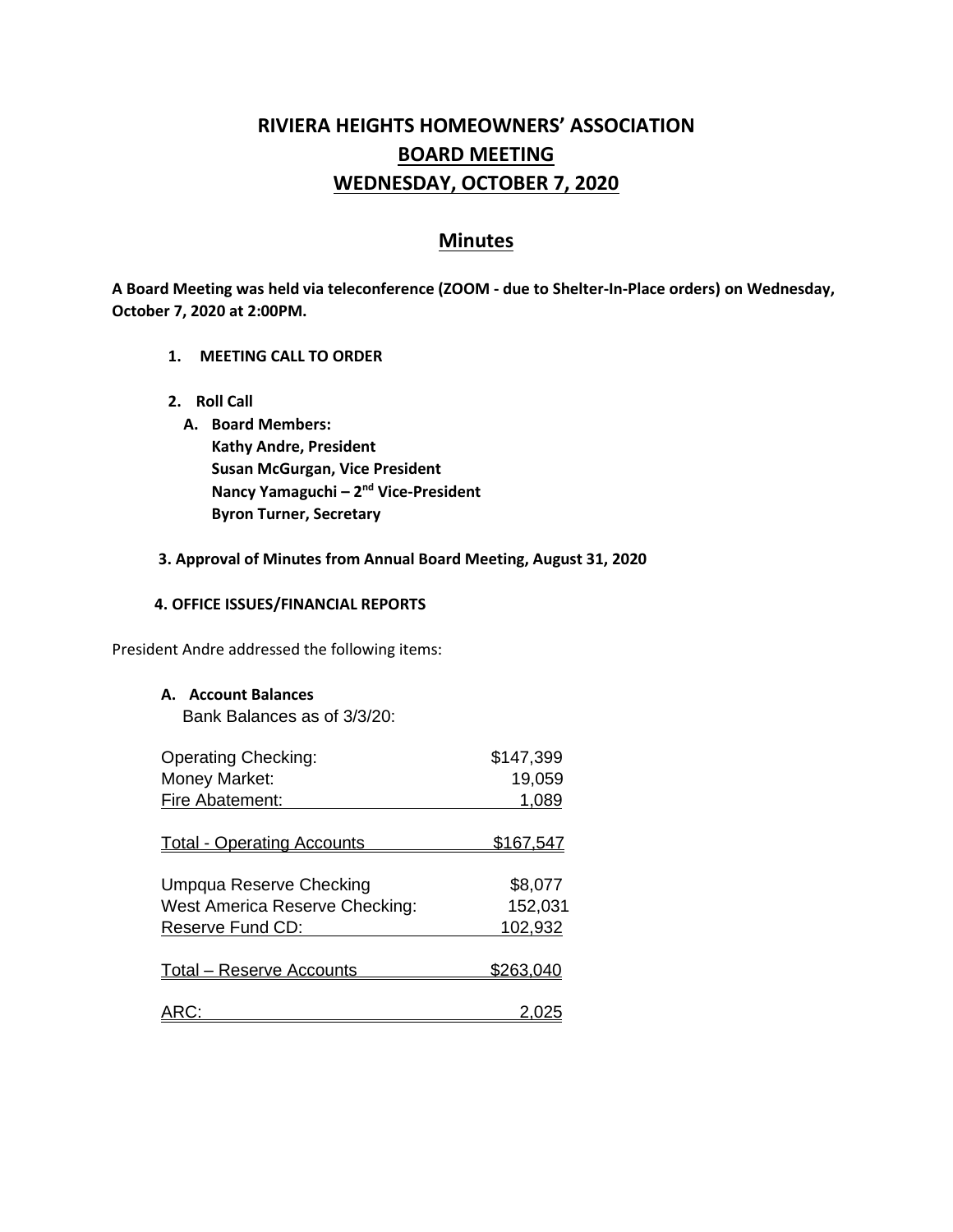## **B. Financial statements/ HOA Dues for 2019/2020- collected and outstanding**

- 1. Total cash receipts for July and august were \$149,935 before an ARC deposit refund of \$5,000.00. Of the total received, \$147,287 was for annual dues. Total dues charge in July were \$241,806. Cash operating expenses in July and August were #41,492.
- 2. On an accrual basis, total income in August was \$1,150, which includes three property transfers and a pool key replacement fee, and expenses were \$21,460. Year-to-date, accrual income is \$239,465 and total expenses were \$46,174.
- 3. Late fees were posted on September  $2^{nd}$  (128 properties were charged a late fee of \$38.20).
- 4. There were three property transfers posted in August, and a total of seven so far, this fiscal year.

## **C. Annual Financial Review by Pehling & Pehling, CPA's - update**

**D. Direct Mail of Annual Fall Disclosures as required by Davis-Stirling**

## **PRESIDENTS REPORT:**

## **A. SWIMMING POOL – UPDATE**

President Andre reported that the pool was closed for the year, and that the Board was looking at replacement sand filters, which broke at the end of the season. The Board is taking bids, and it is expected to be approximately \$1,200 to replace.

## **B. FIREWISE - UPDATE:**

## **A. ISO Insurance Virtual Meeting - October 19, 2020**

President reported that the Insurance Commissioner would be talking about updating fire insurance practices. Home hardening was also discussed.

## **B. Benefit Zone Program - update**

President reported on efforts to engage the County in appropriate use of the collected funds, and explored the remote possibility of reimbursement.

## **C. Fire Station- taskforce update**

- **D. Fire Hydrant inspections by Special Districts – update**
- **E. Common Area Fire Abatement – Skyline access road bank completed**

## **C. MARINA COMMITTEE – UPDATE**

## **A. Permit process for marina pier construction -status report**

President gave update on CEQA process and building permits. The CEQA exemption was approved.